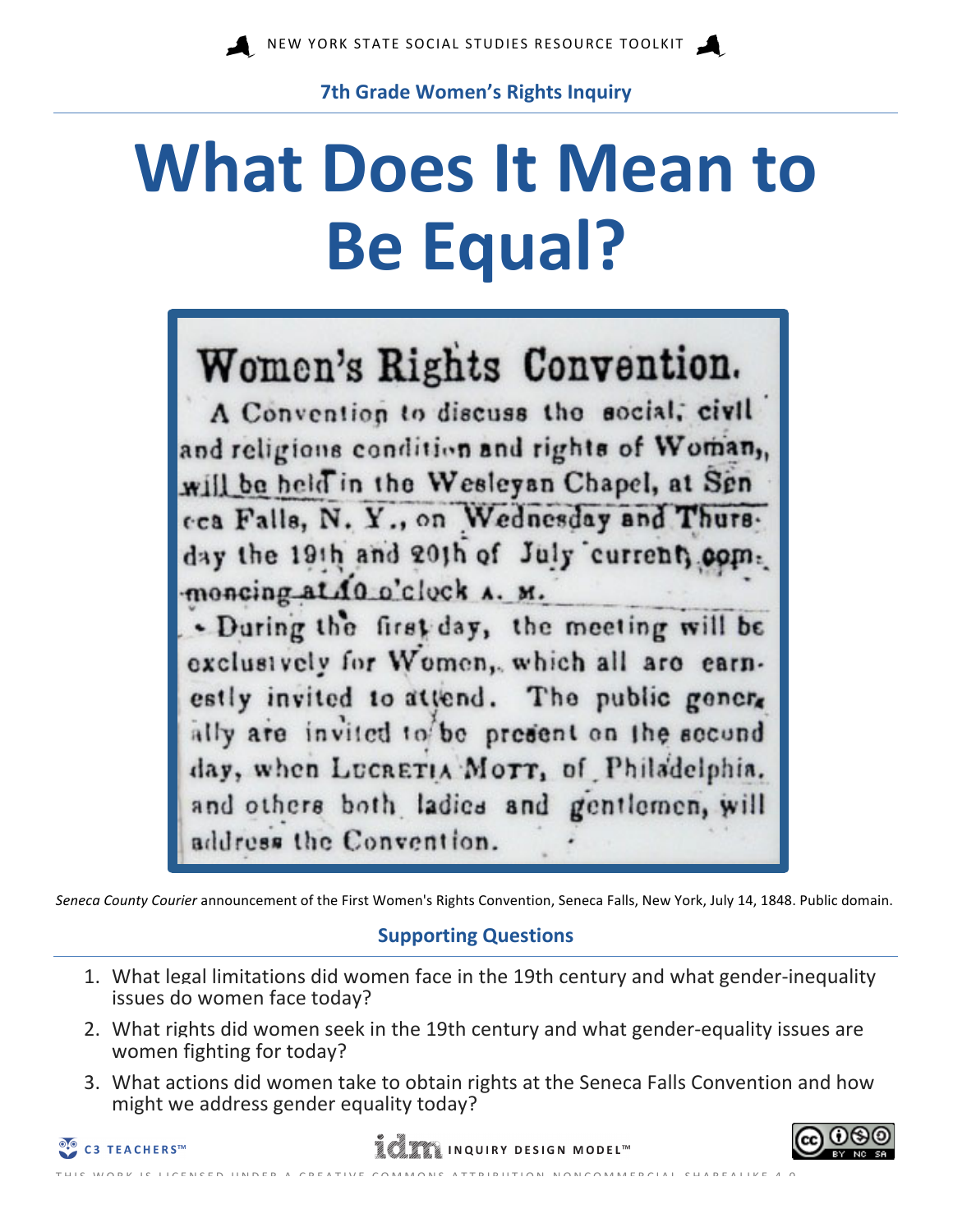

#### **7th Grade Women's Rights Inquiry**

| <b>What Does It Mean to Be Equal?</b>                                                      |                                                                                                                                                                                                                                                                                                                                                                                             |
|--------------------------------------------------------------------------------------------|---------------------------------------------------------------------------------------------------------------------------------------------------------------------------------------------------------------------------------------------------------------------------------------------------------------------------------------------------------------------------------------------|
| <b>New York State</b><br><b>Social Studies</b><br><b>Framework Key Idea</b><br>& Practices | 7.7 REFORM MOVEMENTS: Social, political, and economic inequalities sparked various reform<br>movements and resistance efforts. Influenced by the Second Great Awakening, New York State played a<br>key role in major reform efforts.<br><b>◎</b> Gathering, Using, and Interpreting Evidence ● Geographic Reasoning<br>C Economics and Economic Systems C Comparison and Contextualization |
| <b>Staging the</b><br><b>Compelling Question</b>                                           | Examine the extent to which women are involved in governmental leadership today.                                                                                                                                                                                                                                                                                                            |

What legal limitations did women face in the 19th century and what genderinequality issues do women face today?

### **Formative**

**Performance Task**

#### **Understand Assess Act**

Part 1: List some legal limitations that women faced in the 19th century that were not faced by men at the same time.

Part 2: Select a topic related to present-day gender equality and conduct initial research on that topic with teacher support.

**Source A: Excerpt from Blackstone's** Law

**Sources B:** Excerpt from *Democracy* in *America*

What rights did women seek in the 19th century and what gender-equality issues are women fighting for today?

> **Formative Performance Task**

Part 1: Write a paragraph representing the views of a woman in the 1830s on civil and social rights.

Part 2: Research gender-equality issues and seek additional information from community leaders about their efforts to address the rights of women

#### **Featured Sources Featured Sources Featured Sources Featured Sources**

**Source A: Excerpt from letter from** Sarah M. Grimké to Mary S. Parker

**Source B:** Excerpt from *Loom* and *Spindle or Life Among the Early Mill Girls*

#### **Supporting Question 1 Supporting Question 2 Supporting Question 3**

What actions did women take to obtain rights at the Seneca Falls Convention and how might we address gender equality today?

> **Formative Performance Task**

Part 1: Make a claim supported by evidence from the Declaration of Sentiments for how the Seneca Falls Convention raised consciousness about the needs of women in the 1840s. 

Part 2: Conduct a forum inside or outside of school addressing gender equality in society today.

**Source A: Announcement of Seneca** Falls Convention

**Source B:** Address by Elizabeth Cady Stanton on women's rights

**Source C: "**Declaration of Sentiments"

| <b>Summative</b><br><b>Performance</b><br>Task | ARGUMENT What does it mean to be equal? Construct an argument (e.g., detailed outline, poster, essay) that<br>discusses the issues women faced in the 19th century and those they continue to face today using specific<br>claims and relevant evidence from historical sources while acknowledging competing views. |
|------------------------------------------------|----------------------------------------------------------------------------------------------------------------------------------------------------------------------------------------------------------------------------------------------------------------------------------------------------------------------|
|                                                | EXTENSION Rewrite the lyrics to a popular present-day song from the perspective of a 19th-century women's<br>rights activist.                                                                                                                                                                                        |



THIC WORK IS LICENSEN HANNER A CREATIVE COMMONS ATTRIBUTION - NONCOMMERCIAL - SHAREALIKE 4. O

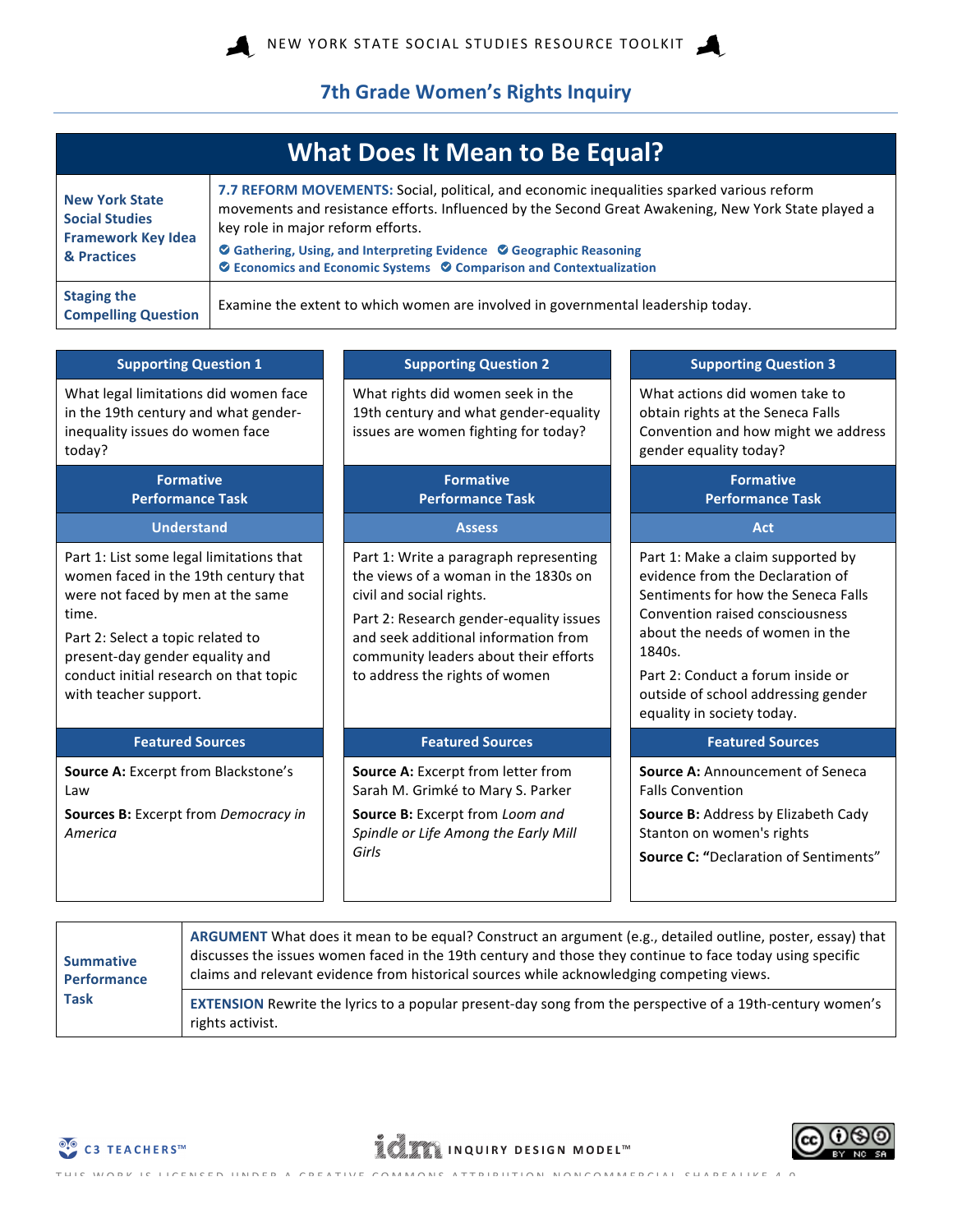### Overview

#### **Inquiry Description**

This inquiry examines the emergence of the women's suffrage movement in the 19th century as an effort to expand women's political and economic rights, and it extends that investigation into the present. The compelling question "What does it mean to be equal?" provides students with an opportunity to examine the nature of equality and the changing conditions for women in American society from the 19th century to today. Each supporting question begins by asking about 19th-century women's rights and then asks about contemporary gender equality. The relationship between women's rights and gender equality is a central focus of this inquiry. Students begin the inquiry by exploring the legal limits placed on women in the 19th century and how efforts to gain rights were undertaken by women at the Seneca Falls Convention.

In addition to the Key Idea listed earlier, this inquiry highlights the following Conceptual Understanding:

 $(7.7c)$  Women joined the movements for abolition and temperance and organized to advocate for women's property rights, fair wages, education, and political equality.

This inquiry embeds Taking Informed Action across the three formative performance tasks as a way to connect the history of the 19th-century women's rights movement to contemporary efforts to achieve gender equality.

NOTE: This inquiry is expected to take four to six 40-minute class periods. The inquiry time frame could expand if teachers think their students need additional instructional experiences (i.e., supporting questions, formative performance tasks, and featured sources). Teachers are encouraged to adapt the inquiries in order to meet the needs and interests of their particular students. Resources can also be modified as necessary to meet individualized education programs (IEPs) or Section 504 Plans for students with disabilities.

#### **Structure of the Inquiry**

In addressing the compelling question "What does it mean to be equal?" students complete a series of tasks that focus on the changing role of women in society in the 19th century and contemporary efforts to achieve gender equality. 

### Staging the Compelling Question

The compelling question may be staged by having students examine the extent to which women are engaged in governmental leadership today. This staging work provides students with an opportunity to explore contemporary involvement by women in United States government as they begin an examination of the 19th-century women's suffrage movement. The featured source for this task is a map and data from the WomanStats Project Database.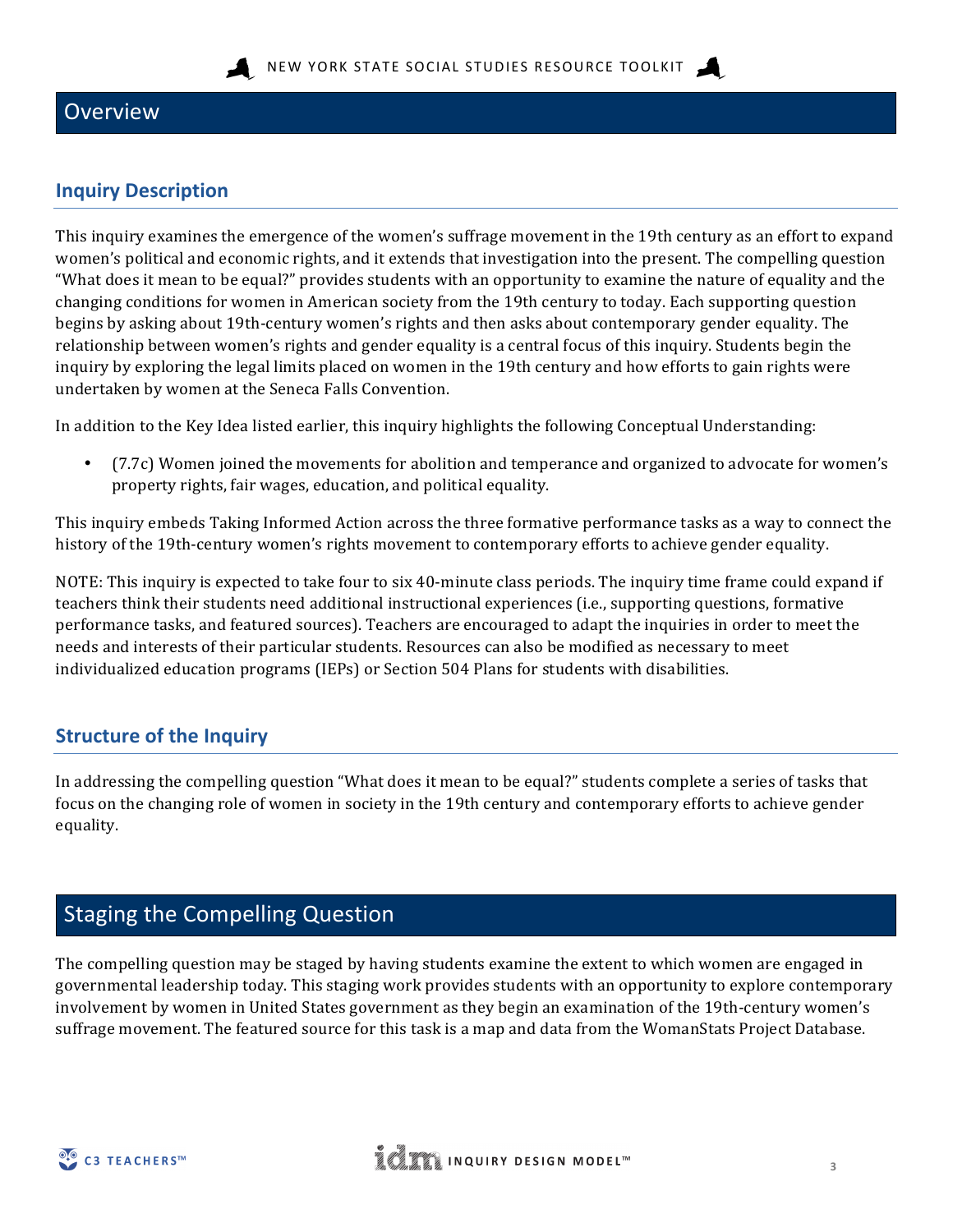



The first supporting question—"What legal limitations did women face in the 19th century and what genderinequality issues do women face today?"—begins a process in which students first investigate historical women's rights issues and then shift their attention to contemporary gender-equality issues. In the first part of the formative performance task, students list some legal limitations imposed on women in the 19th century. Excerpts from de Tocqueville's *Democracy in America* and Blackstone's Law, the featured sources, provide students with information about conditions for women in the late 18th and early 19th centuries. In the second part of the formative performance task, students begin the process of Taking Informed Action by selecting a topic related to gender equality and conducting initial research on the selected topic with teacher support. This action allows students to complete the *understand* portion of the Taking Informed Action task.

### Supporting Question 2

The second supporting question—"What rights did women seek in the 19th century and what gender-equality issues are women fighting for today"—highlights the years leading up the Seneca Falls Convention before looking at contemporary efforts to achieve gender equality. For the first part of the formative performance task, students write a paragraph representing the views of a woman in the 1830s on civil and social rights. Both featured sources—personal reflections from Sarah M. Grimké and Harriet Hanson Robinson—were written in the 1830s and provide students with insights into the perspectives of women at the time. Students continue the work of Taking Informed Action in the second part of the formative performance task by researching issues of gender equality and seeking out additional information about the efforts of community leaders to address the rights of women. Doing so allows students to complete the *assess* portion of the Taking Informed Action task.

### Supporting Question 3

The third support question—"What actions did women take to obtain rights at the Seneca Falls Convention and how might we address gender equality today?"—continues to move students toward the compelling question. For the first part of the formative performance task, students make a claim supported by evidence about how the Seneca Falls Convention raised consciousness about the needs of women in the 19th century. The featured sources include an announcement of the 1848 Seneca Falls Convention, an excerpt from an address by Elizabeth Cady Stanton on women's rights, and the full text of the Declaration of Sentiments. Students conclude their work on the Taking Informed Action sequence in the second part of the formative performance task by conducting a forum inside or outside of school addressing gender equality in society today. This task allows students to *act* on the issue.

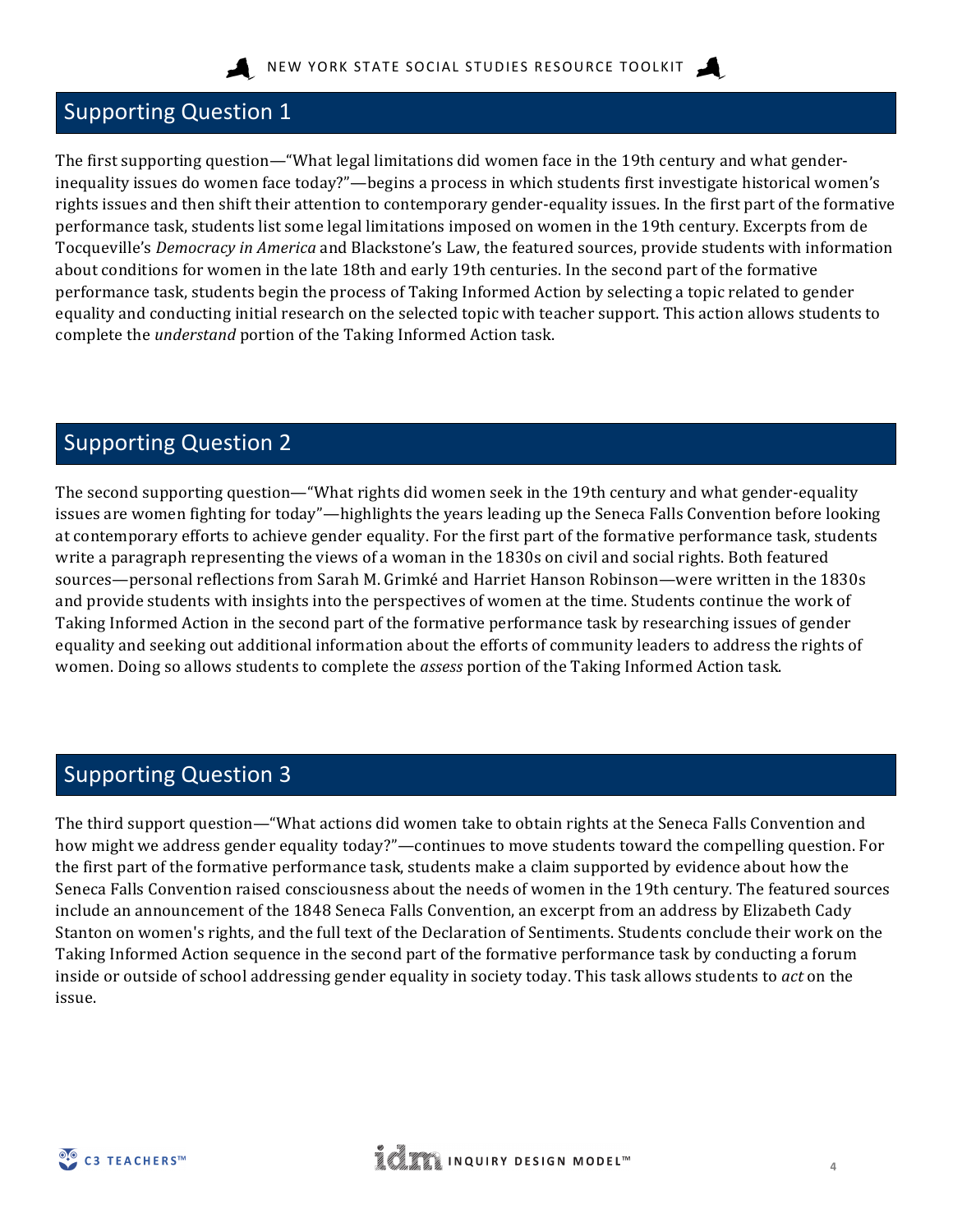#### Summative Performance Task

At this point in the inquiry, students have examined legal limitations women faced in the 19th century, rights that many women sought in the 19th century, and how the Seneca Falls Convention addressed these issues. In addition, students have independently explored contemporary issues of gender equality. Students should be able to demonstrate the breadth of their understanding and the ability to use evidence from multiple sources to support their claims. In this task, students are asked to construct an evidence-based argument responding to the compelling question "What does it mean to be equal?" It is important to note that students' arguments could take a variety of forms, including a detailed outline, poster, or essay.

Students' arguments will likely vary, but could include any of the following:

- Equality is the ultimate goal of a democracy, but it is very hard to accomplish.
- As women made progress toward their goal of earning the right to vote, they became more equal to men.
- While it took a long time for women to gain the right to vote, early women's rights activists were successful.
- The concept of gender equality has been shaped in large part by leaders of the 19th-century women's rights movement.
- Although much progress has been made in the past 150 years, gender inequality is still a problem.
- The focus of women's rights seems to have shifted from political to social equality today.

Students could extend these arguments by rewriting the lyrics to a popular present-day song from the perspective of a 19th-century women's rights activist.

Students complete the Take Informed Action steps through the formative performance tasks.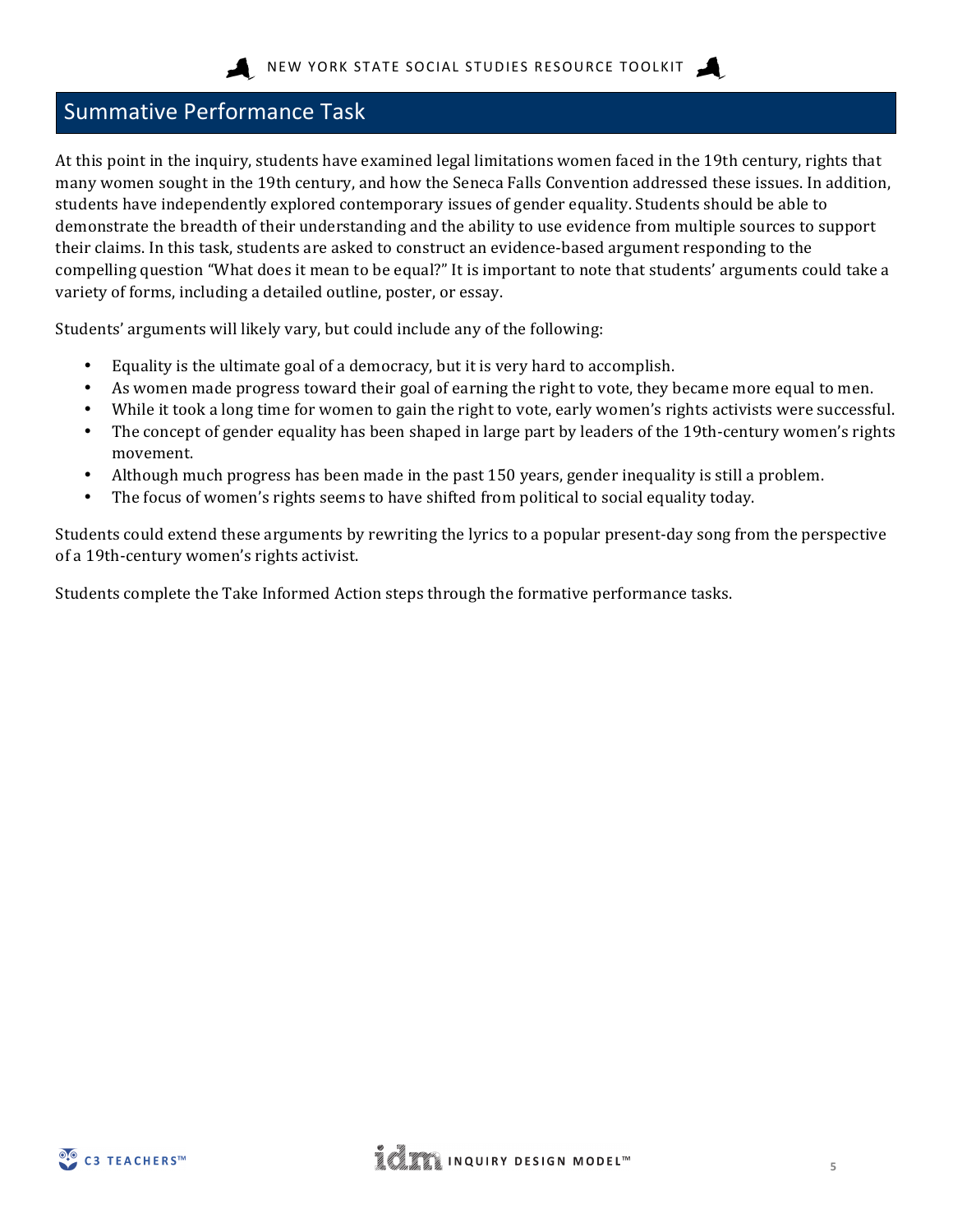





Courtesy of the WomanStats Project, http://womanstats.org/.

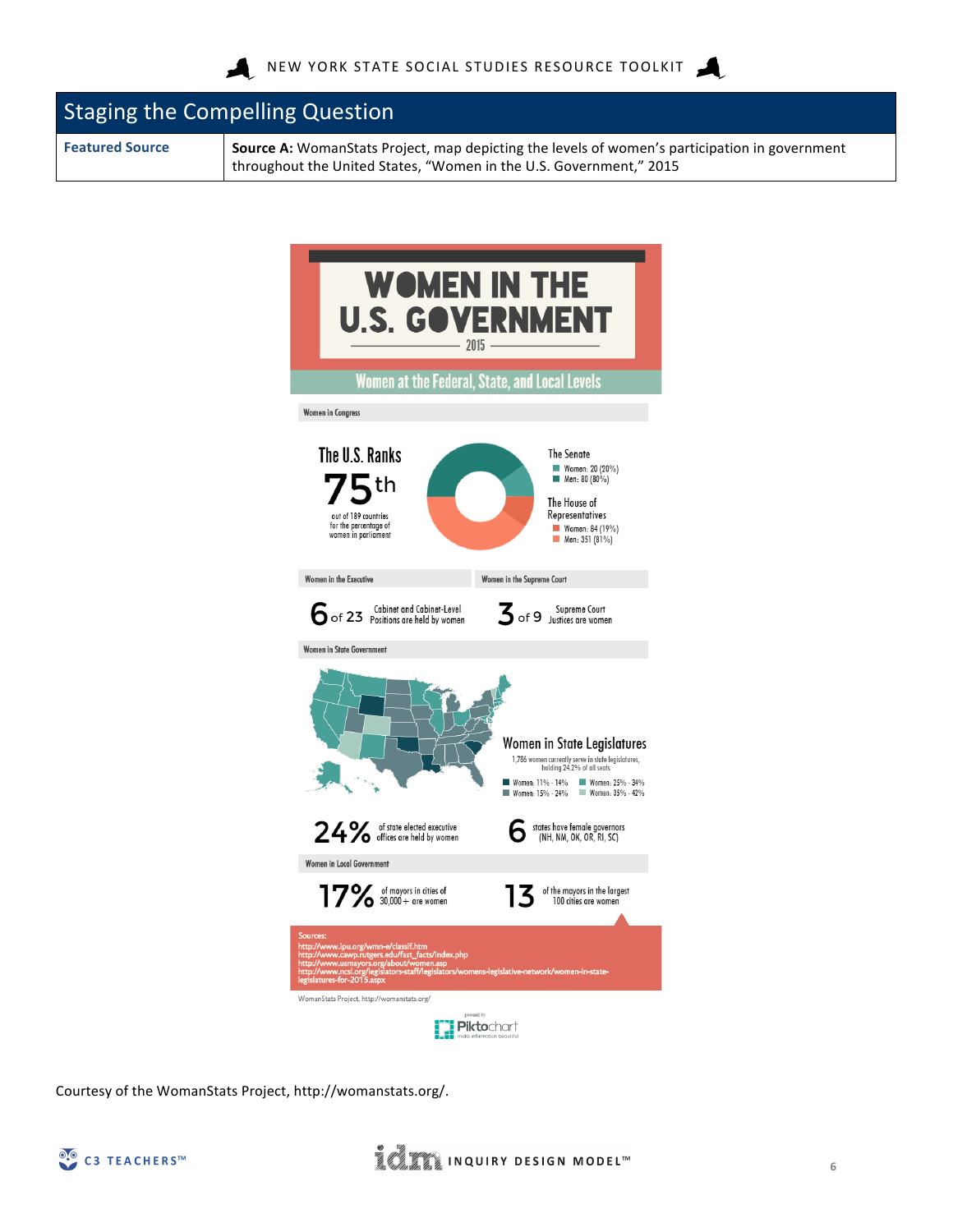



| Supporting Question 1  |                                                                                                                                                |
|------------------------|------------------------------------------------------------------------------------------------------------------------------------------------|
| <b>Featured Source</b> | Source A: Sir William Blackstone, description of common law marriage rights in England, Commentaries<br>on the Laws of England (excerpt), 1765 |

*NOTE:* In the 19th century, American and British women's rights—or lack of them—depended heavily on the *commentaries of William Blackstone, who defined a married woman and man as one person under common law.* 

By marriage, the husband and wife are one person in law: that is, the very being or legal existence of the woman is suspended during the marriage, or at least is incorporated and consolidated into that of the husband; under whose wing, protection, and *cover*, she performs every thing; and is therefore called in our law-French a *feme-covert*, *foemina viro co-operta*; is said to be *covert-baron*, or under the protection and influence of her husband, her *baron*, or lord; and her condition during her marriage is called her *coverture*. Upon this principle, of a union of person in husband and wife, depend almost all the legal rights, duties, and disabilities, that either of them acquire by the marriage. I speak not at present of the rights of property, but of such as are merely *personal*. For this reason, a man cannot grant anything to his wife, or enter into covenant with her: for the grant would be to suppose her separate existence; and to covenant with her, would be only to covenant with himself: and therefore it is also generally true, that all compacts made between husband and wife, when single, are voided by the intermarriage....

From *Commentaries on the Laws of England,* Volume 1, William Blackstone. 1765. pp. 442–445. Available at http://www.gutenberg.org/files/30802/30802-h/30802-h.htm#Page\_434.

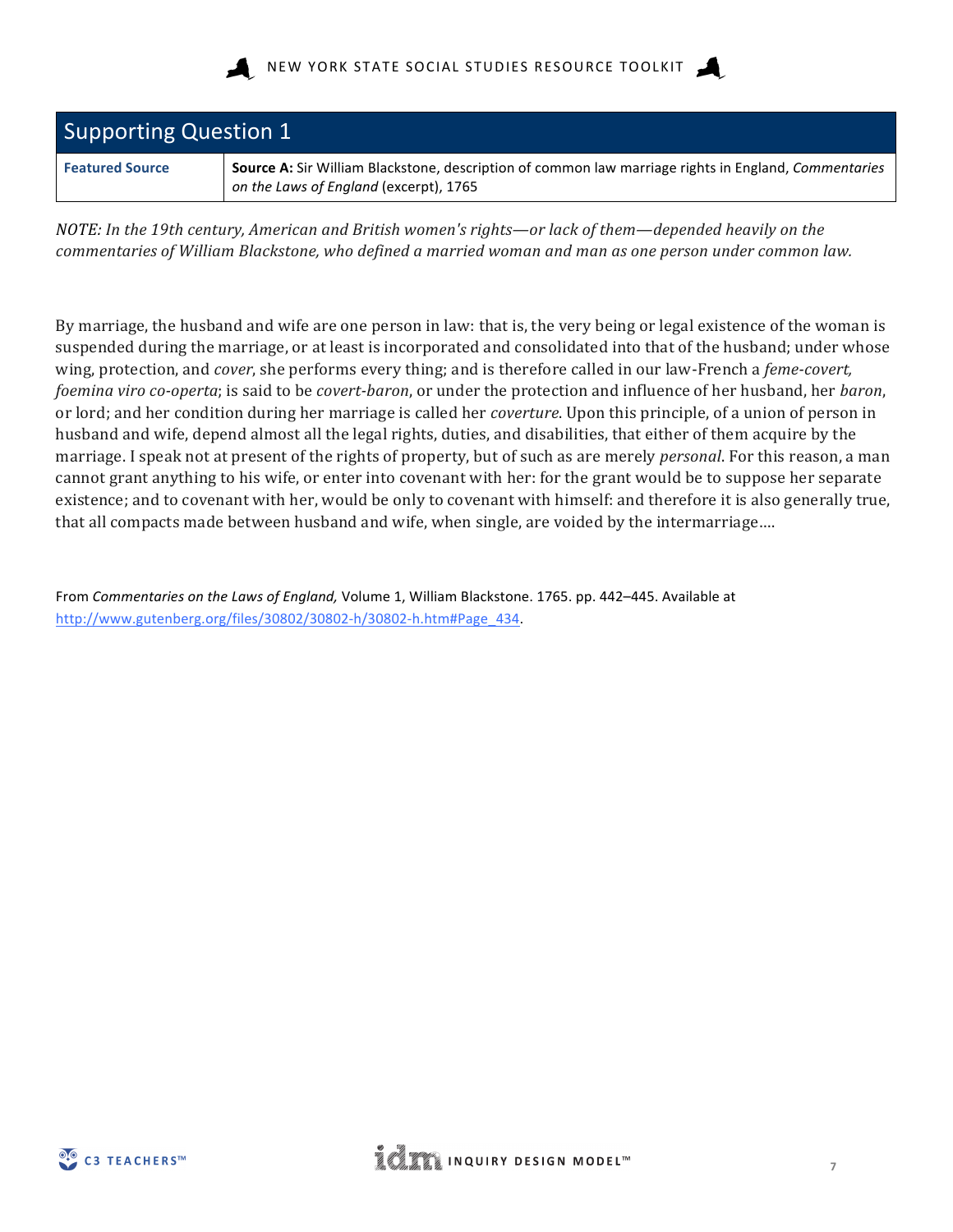



| Supporting Question 1  |                                                                                                                                               |
|------------------------|-----------------------------------------------------------------------------------------------------------------------------------------------|
| <b>Featured Source</b> | Source B: Alexis de Tocqueville, a description of the role of women in marriage in America, Democracy<br>in America, Volume 2 (excerpt), 1840 |

*NOTE: Alexis de Tocqueville was a French historian and political thinker who traveled the United States studying the* political and social culture in the early 1800s. In 1835, he published the findings of his research in the book, Democracy in America*.*

In America the independence of woman is irrevocably lost in the bonds of matrimony: if an unmarried woman is less constrained there than elsewhere, a wife is subjected to stricter obligations. The former makes her father's house an abode of freedom and of pleasure; the latter lives in the home of her husband as if it were a cloister. Yet these two different conditions of life are perhaps not so contrary as may be supposed, and it is natural that the American women should pass through the one to arrive at the other.

Public domain. Available from Project Gutenberg. http://www.gutenberg.org/files/816/816-h/816-h.htm - link2HCH0050.

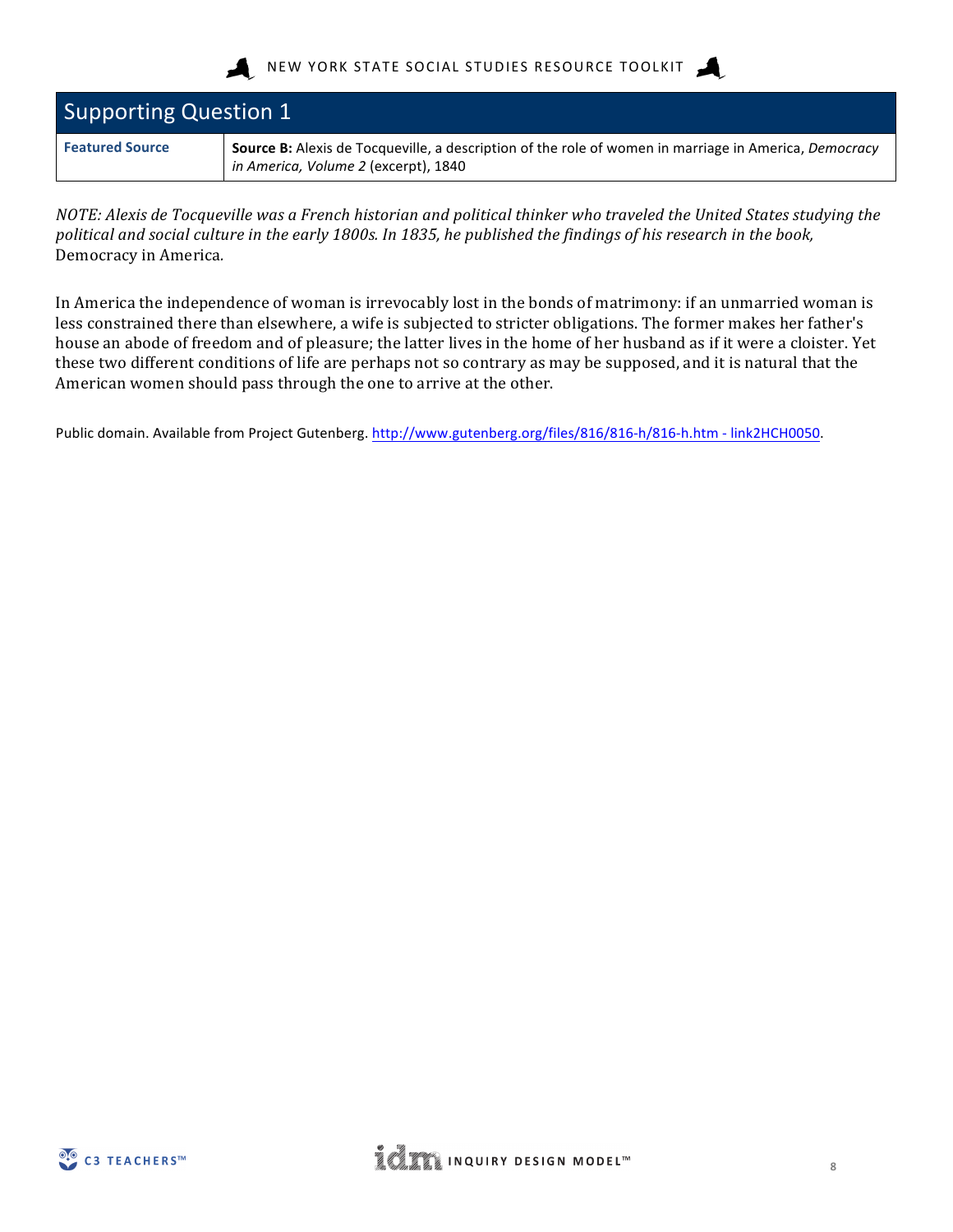

### Supporting Question 2

**Featured Source Source A:** Sarah M. Grimké, letter to Mary S. Parker, "The Original Equality of Woman" (excerpts), July 11, 1837

Amesbury, 7th Mo., 11th, 1837

My Dear Friend,

In attempting to comply with thy request to give my views on the Province of Woman, I feel that I am venturing on nearly untrodden ground, and that I shall advance arguments in opposition to a corrupt public opinion, and to the perverted interpretation of Holy Writ, which has so universally obtained. But I am in search of truth; and no obstacle shall prevent my prosecuting that search, because I believe the welfare of the world will be materially advanced by every new discovery we make of the designs of Jehovah in the creation of woman. It is impossible that we can answer the purpose of our being, unless we understand that purpose. It is impossible that we should fulfill our duties, unless we comprehend them or live up to our privileges, unless we know what they are....

We must first view woman at the period of her creation. "And God said, Let us make man in our own image, after our likeness; and let them have dominion over the fish of the sea, and over the fowl of the air, and over the cattle, and over all the earth. So God created man in his own image, in the image of God created he him, male and female, created he them."  $[Gen. 1:26-27]$ . In all this sublime description of the creation of man, (which is a generic term including man and woman), there is not one particle of difference intimated as existing between them. They were both made in the image of God; dominion was given to both over every other creature, but not over each other. Created in perfect equality, they were expected to exercise the vicegerence intrusted to them by their Maker, in harmony and love....

Here then I plant myself. God created us equal; - he created us free agents; - he is our Lawgiver, our King, and our Judge, and to him alone is woman bound to be in subjection, and to him alone is she accountable for the use of those talents with which her Heavenly Father has entrusted her. One is her Master even Christ.

Thine for the oppressed in the bonds of womanhood,

Sarah M. Grimké

Public domain. Available from the Institute of World Culture website: http://www.worldculture.org/articles/12-Grimke Letters, 1-3.pdf.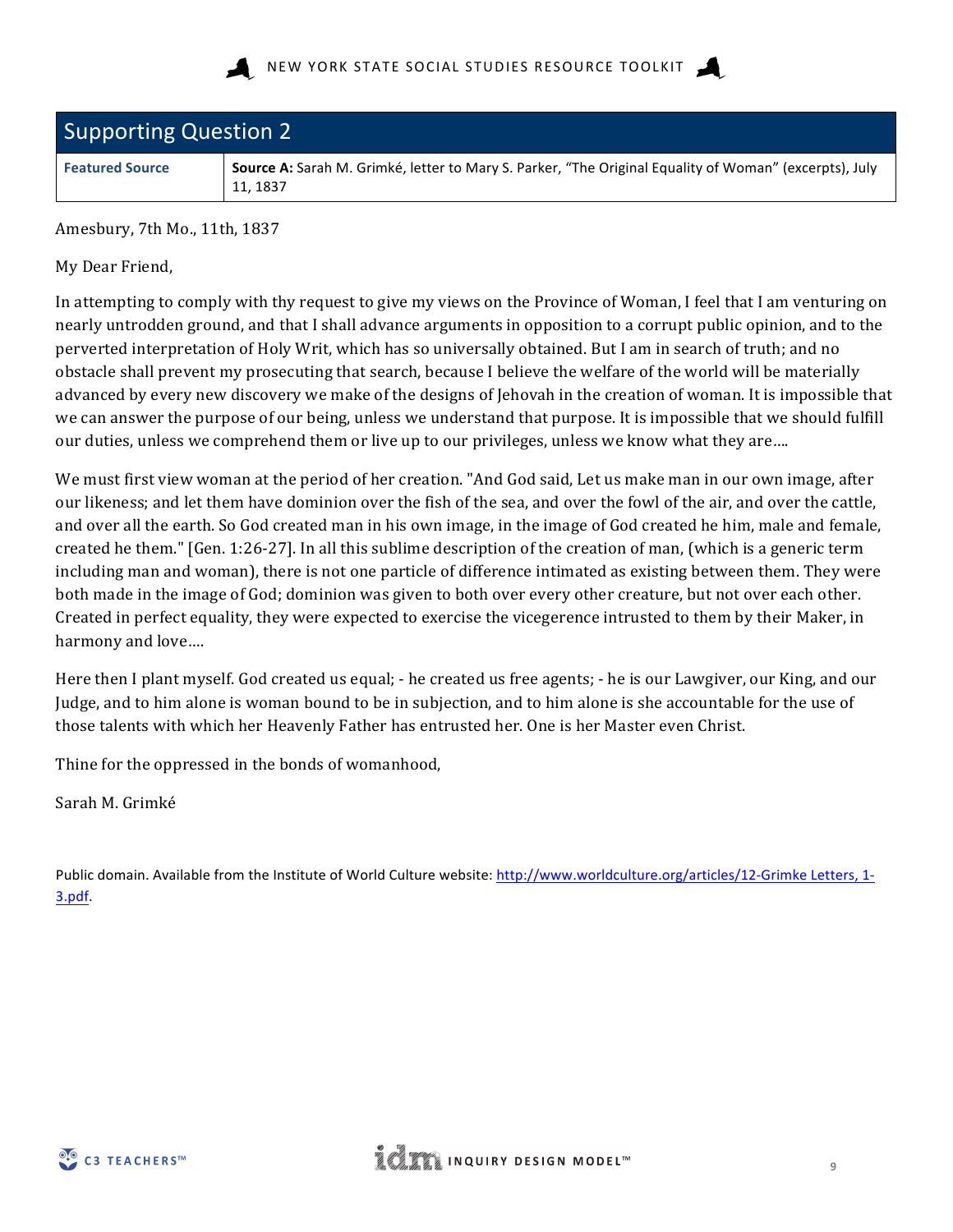



| <b>Supporting Question 2</b> |                                                                                                                                                                    |
|------------------------------|--------------------------------------------------------------------------------------------------------------------------------------------------------------------|
| <b>Featured Source</b>       | Source B: Harriet Hanson Robinson, passage describing the Lowell Mill girls strike of 1836, Loom and<br>Spindle or Life Among the Early Mill Girls (excerpt), 1898 |

*NOTE:* A group of Boston capitalists built a major textile manufacturing center in Lowell, Massachusetts, in the second quarter of the 19th century. The first factories recruited women from rural New England as their labor force. These *young* women, far from home, lived in rows of boardinghouses adjacent to the growing number of mills. The industrial *production of textiles was highly profitable, and the number of factories in Lowell and other mill towns increased. More mills led to overproduction, which led to a drop in prices and profits. Mill owners reduced wages and speeded up* the pace of work. The young female operatives organized to protest these wage cuts in 1834 and 1836. Harriet Hanson *Robinson was one of those factory operatives; she began work in Lowell at the age of ten, later becoming an author* and advocate of women's suffrage. In 1898 she published Loom and Spindle, a memoir of her Lowell experiences, where she recounted the strike of 1836.

One of the first strikes of cotton-factory operatives that ever took place in this country was that in Lowell, in October, 1836. When it was announced that the wages were to be cut down, great indignation was felt, and it was decided to strike, en masse. This was done. The mills were shut down, and the girls went in procession from their several corporations to the "grove" on Chapel Hill, and listened to "incendiary" speeches from early labor reformers.

One of the girls stood on a pump, and gave vent to the feelings of her companions in a neat speech, declaring that it was their duty to resist all attempts at cutting down the wages. This was the first time a woman had spoken in public in Lowell, and the event caused surprise and consternation among her audience.

Cutting down the wages was not their only grievance, nor the only cause of this strike. Hitherto the corporations had paid twenty-five cents a week towards the board of each operative, and now it was their purpose to have the girls pay the sum; and this, in addition to the cut in the wages, would make a difference of at least one dollar a week. It was estimated that as many as twelve or fifteen hundred girls turned out, and walked in procession through the streets. They had neither flags nor music, but sang songs, a favorite (but rather inappropriate) one being a parody on "I won't be a nun."

"Oh! isn't it a pity, such a pretty girl as I-

Should be sent to the factory to pine away and die?

Oh! I cannot be a slave,

I will not be a slave,

For I'm so fond of liberty

That I cannot be a slave."

My own recollection of this first strike (or "turn out" as it was called) is very vivid. I worked in a lower room, where I had heard the proposed strike fully, if not vehemently, discussed; I had been an ardent listener to what was said against this attempt at "oppression" on the part of the corporation, and naturally I took sides with the strikers. When the day came on which the girls were to turn out, those in the upper rooms started first, and so many of them left that our mill was at once shut down. Then, when the girls in my room stood irresolute, uncertain what to do,



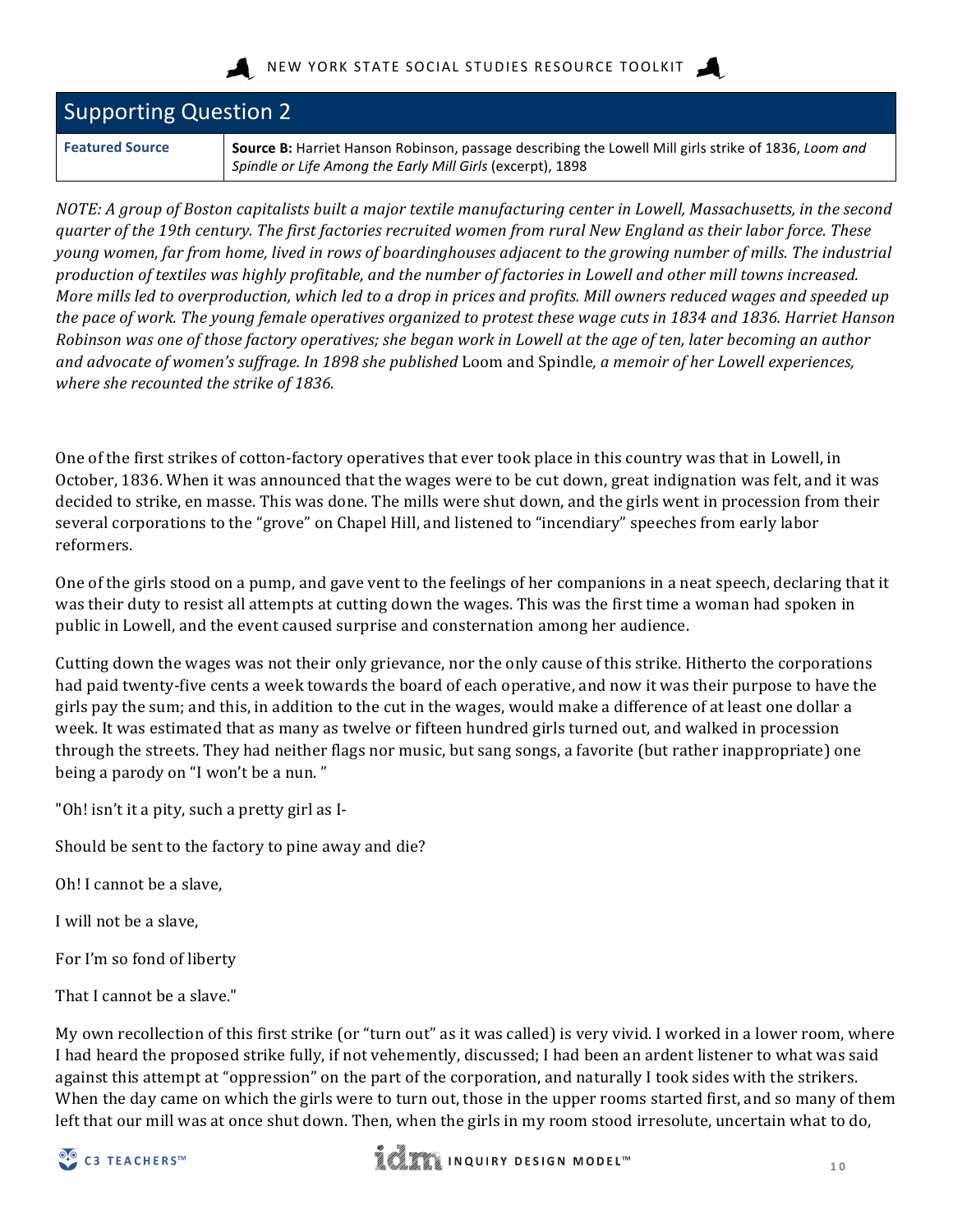

asking each other, "Would you?" or "Shall we turn out?" and not one of them having the courage to lead off, I, who began to think they would not go out, after all their talk, became impatient, and started on ahead, saying, with childish bravado, "I don't care what you do, I am going to turn out, whether any one else does or not;" and I marched out, and was followed by the others.

As I looked back at the long line that followed me, I was more proud than I have ever been since at any success I may have achieved, and more proud than I shall ever be again until my own beloved State gives to its women citizens the right of suffrage.

The agent of the corporation where I then worked took some small revenges on the supposed ringleaders; on the principle of sending the weaker to the wall, my mother was turned away from her boarding-house, that functionary saying, "Mrs. Hanson, you could not prevent the older girls from turning out, but your daughter is a child, and her you could control."

It is hardly necessary to say that so far as results were concerned this strike did no good. The dissatisfaction of the operatives subsided, or burned itself out, and though the authorities did not accede to their demands, the majority returned to their work, and the corporation went on cutting down the wages.

And after a time, as the wages became more and more reduced, the best portion of the girls left and went to their homes, or to the other employments that were fast opening to women, until there were very few of the old guard left; and thus the status of the factory population of New England gradually became what we know it to be to-day....

From Harriet Hanson Robinson. *Loom and Spindle or Life Among the Early Mill Girls.* New York: T. Y. Crowell, 1898: 83–86. Public domain. Excerpt and introduction reprinted with permission from the History Matters website: http://historymatters.gmu.edu/d/5714/.

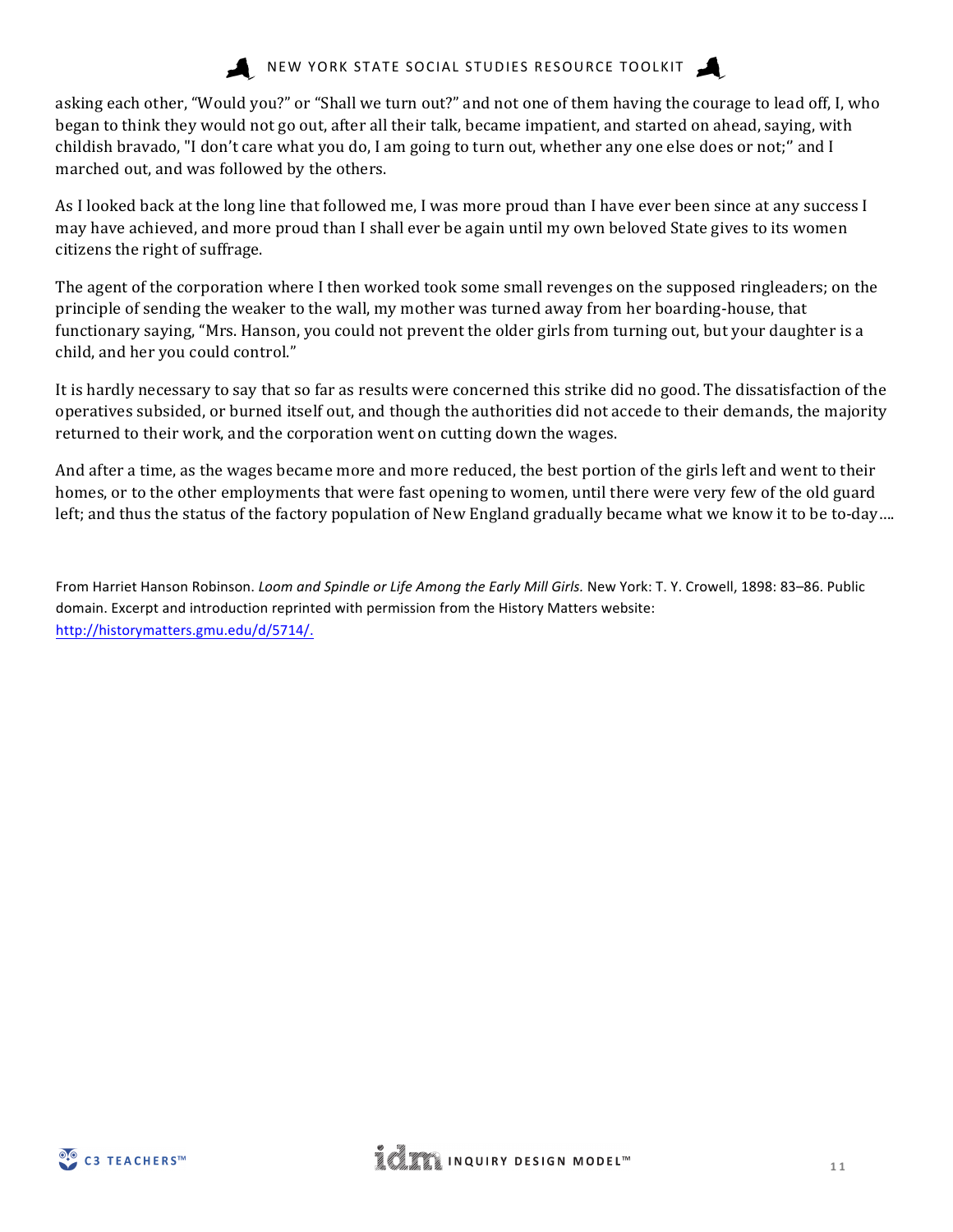

### Supporting Question 3

**Featured Source <b>Source A:** Newspaper announcement of the First Women's Rights Convention at Seneca Falls, New York, Seneca County Courier, July 14, 1848

## Women's Rights Convention.

A Convention to discuss the social, civil and religions condition and rights of Woman, will be held in the Wesleyan Chapel, at Sen cca Falls, N. Y., on Wednesday and Thurs. day the 19th and 20th of July current, com. moncing at 10 o'clock A. M. . During the first day, the meeting will be exclusively for Women, which all are earnestly invited to attend. The public genera ally are invited to be present on the second day, when LUCRETIA MOTT, of Philadelphia. and others both ladies and gentlemen, will address the Convention.

Public domain. Available from the National Park Service, Women's Rights National Historical Park. http://www.nps.gov/wori/learn/historyculture/participants-of-the-first-womens-rights-convention.htm.

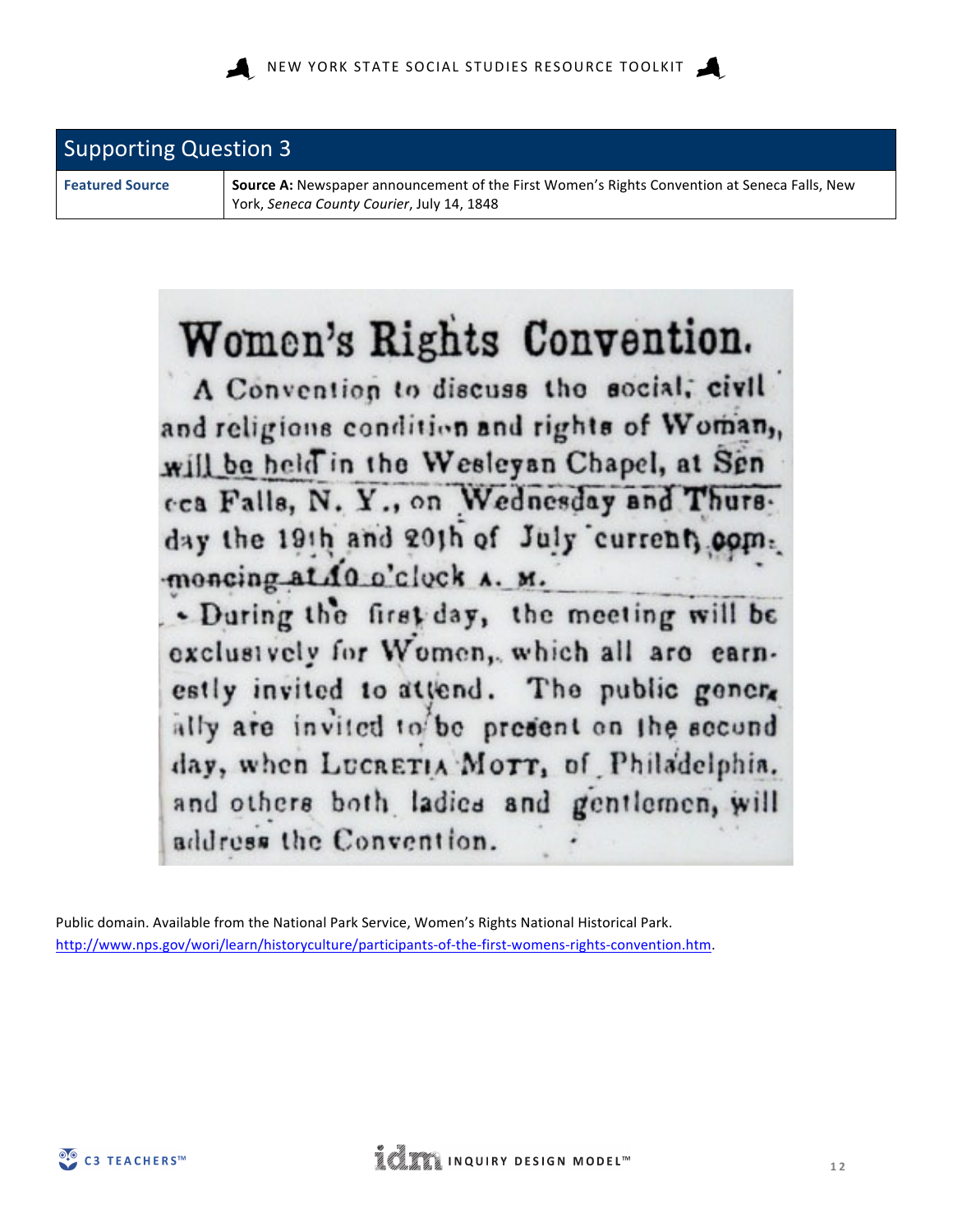



| <b>Supporting Question 3</b> |                                                                                                                                        |
|------------------------------|----------------------------------------------------------------------------------------------------------------------------------------|
| <b>Featured Source</b>       | <b>Source B:</b> Elizabeth Cady Stanton, speech made after the Seneca Falls convention, "Address on<br>Woman's Rights" (excerpt), 1848 |

But what would you gain by voting. Man must know the advantages of voting for they all seem very tenacious about the right. Think you if woman had a voice in this government, that all those laws affecting her interests would so entirely violate every principle of right and justice? Had we a vote to give might not the office holders and seekers propose some change in woman's condition? Might not "woman's rights" come to be as great a question as "free soil"? But are you not already sufficiently represented by your Fathers, Husbands, Brothers and Sons. Let your statute books answer the question. We have had enough of such representation. In nothing is woman's true happiness consulted, men like to call her an angel—to feed her with what they think sweet food nourishing her vanity, to induce her to believe her organization is so much finer more delicate than theirs, that she is not fitted to struggle with the tempests of public life but needs their care and protection. Care and protection? such as the wolf gives the lamb—such as the eagle the hare he carries to his eyrie. Most cunningly he entraps her and then takes from her all those rights which are dearer to him than life itself, rights which have been baptized in blood and the maintenance of which is even now rocking to their foundations the kingdoms of the old world. The most discouraging, the most lamentable aspect our cause wears is the indifference indeed the contempt with which women themselves regard our movement. When the subject is introduced among our young ladies among those even who claim to be intelligent and educated it is met by the scornful curl of the lip and by expressions of disgust and ridicule. But we shall hope better things of them when they are enlighted in regard to their present position, to the laws under which they live—they will not then publish their degradation by declaring themselves satisfied nor their ignorance by declaring they have all the rights they want.

Public domain. Available from the Elizabeth Cady Stanton and Susan B. Anthony Papers Project, Rutgers University. http://ecssba.rutgers.edu/docs/ecswoman3.html.

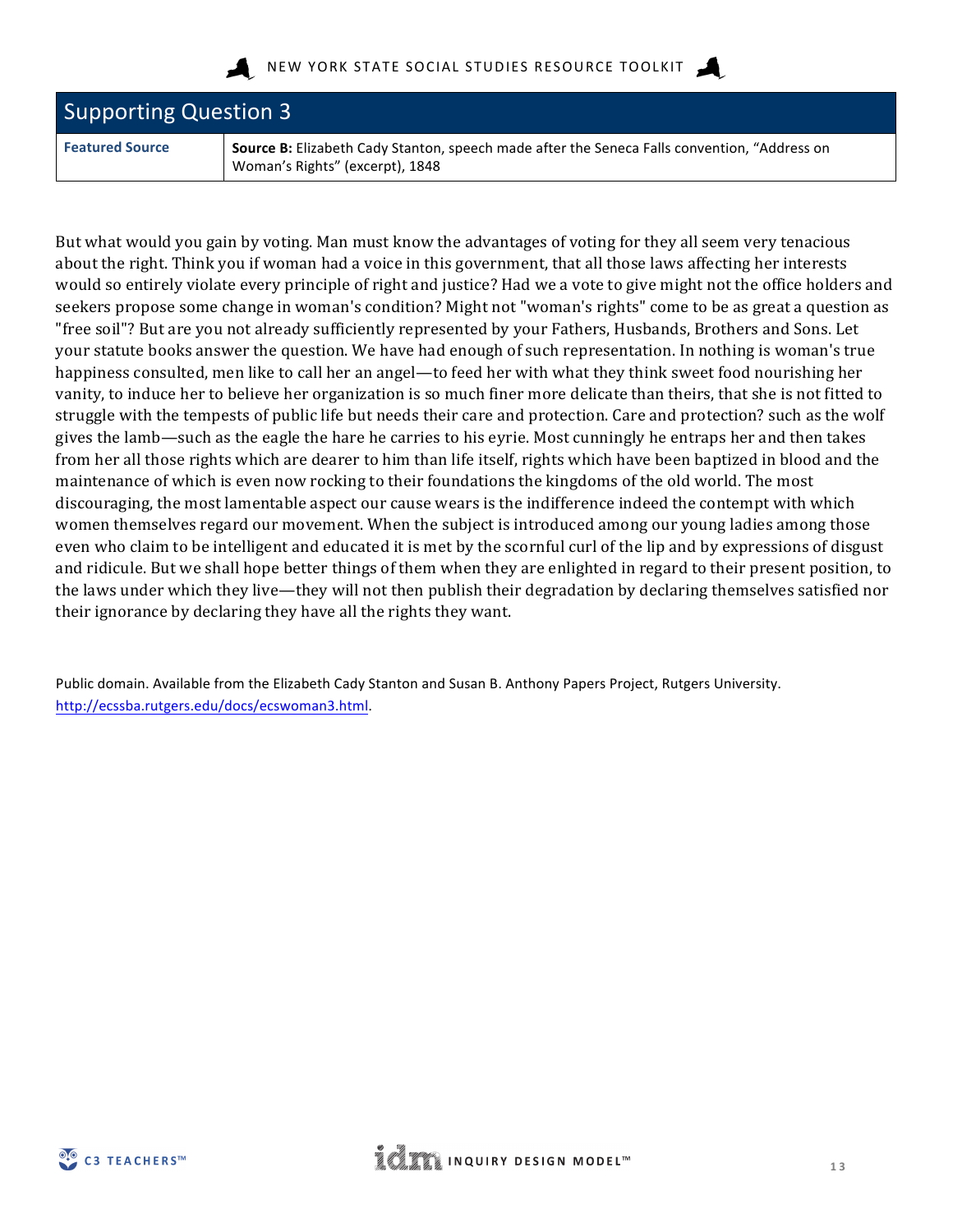| <b>Supporting Question 3</b> |                                                                                                                                                                            |
|------------------------------|----------------------------------------------------------------------------------------------------------------------------------------------------------------------------|
| <b>Featured Source</b>       | Source C: Elizabeth Cady Stanton, Declaration of Sentiments outlined in the Report of the Women's<br>Rights Convention held at Seneca Falls, New York July 19 and 20, 1848 |

The Convention assembled at the hour appointed, James Mott, of Philadelphia, in the Chair. The minutes of the previous day having been read, E. C. Stanton again read the Declaration of Sentiments, which was freely discussed ... and was unanimously adopted, as follows:

#### **Declaration of Sentiments.**

When, in the course of human events, it becomes necessary for one portion of the family of man to assume among the people of the earth a position different from that which they have hitherto occupied, but one to which the laws of nature and of nature's God entitle them, a decent respect to the opinions of mankind requires that they should declare the causes that impel them to such a course.

We hold these truths to be self-evident: that all men and women are created equal; that they are endowed by their Creator with certain inalienable rights; that among these are life, liberty, and the pursuit of happiness; that to secure these rights governments are instituted, deriving their just powers from the consent of the governed. Whenever any form of Government becomes destructive of these ends, it is the right of those who suffer from it to refuse allegiance to it, and to insist upon the institution of a new government, laying its foundation on such principles, and organizing its powers in such form as to them shall seem most likely to effect their safety and happiness. Prudence, indeed, will dictate that governments long established should not be changed for light and transient causes; and accordingly, all experience hath shown that mankind are more disposed to suffer, while evils are sufferable, than to right themselves by abolishing the forms to which they are accustomed. But when a long train of abuses and usurpations, pursuing invariably the same object, evinces a design to reduce them under absolute despotism, it is their duty to throw off such government, and to provide new guards for their future security. Such has been the patient sufferance of the women under this government, and such is now the necessity which constrains them to demand the equal station to which they are entitled.

The history of mankind is a history of repeated injuries and usurpations on the part of man toward woman, having in direct object the establishment of an absolute tyranny over her. To prove this, let facts be submitted to a candid world.

He has never permitted her to exercise her inalienable right to the elective franchise.

He has compelled her to submit to laws, in the formation of which she had no voice.

He has withheld from her rights which are given to the most ignorant and degraded men—both natives and foreigners.

Having deprived her of this first right of a citizen, the elective franchise, thereby leaving her without representation in the halls of legislation, he has oppressed her on all sides.

He has made her, if married, in the eye of the law, civilly dead.

He has taken from her all right in property, even to the wages she earns.

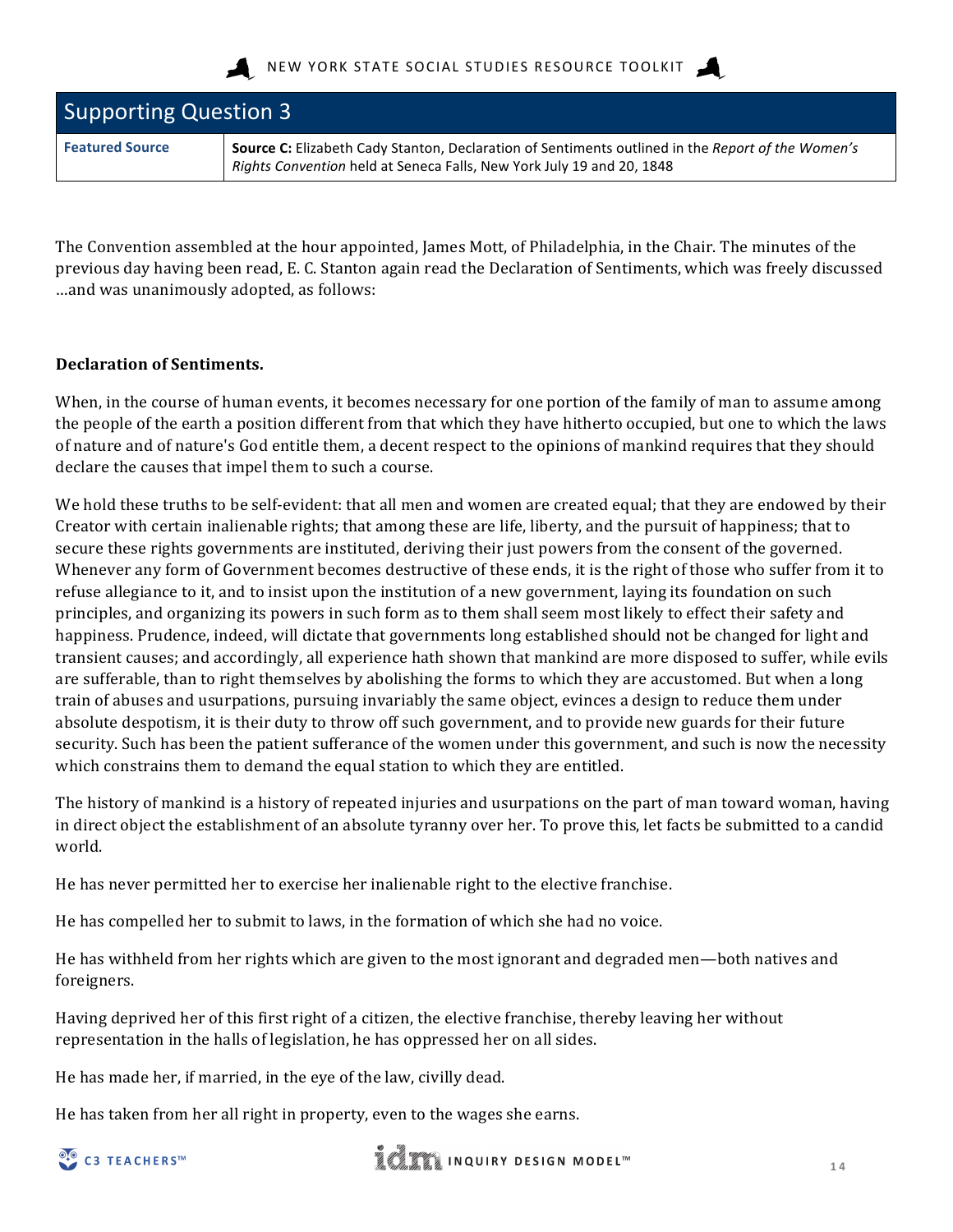He has made her, morally, an irresponsible being, as she can commit many crimes with impunity, provided they be done in the presence of her husband. In the covenant of marriage, she is compelled to promise obedience to her husband, he becoming, to all intents and purposes, her master—the law giving him power to deprive her of her liberty, and to administer chastisement.

He has so framed the laws of divorce, as to what shall be the proper causes of divorce; in case of separation, to whom the guardianship of the children shall be given; as to be wholly regardless of the happiness of women—the law, in all cases, going upon the false supposition of the supremacy of man, and giving all power into his hands.

After depriving her of all rights as a married woman, if single and the owner of property, he has taxed her to support a government which recognizes her only when her property can be made profitable to it.

He has monopolized nearly all the profitable employments, and from those she is permitted to follow, she receives but a scanty remuneration.

He closes against her all the avenues to wealth and distinction, which he considers most honorable to himself. As a teacher of theology, medicine, or law, she is not known.

He has denied her the facilities for obtaining a thorough education—all colleges being closed against her.

He allows her in Church as well as State, but a subordinate position, claiming Apostolic authority for her exclusion from the ministry, and, with some exceptions, from any public participation in the affairs of the Church.

He has created a false public sentiment, by giving to the world a different code of morals for men and women, by which moral delinquencies which exclude women from society, are not only tolerated but deemed of little account in man.

He has usurped the prerogative of Jehovah himself, claiming it as his right to assign for her a sphere of action, when that belongs to her conscience and her God.

He has endeavored, in every way that he could to destroy her confidence in her own powers, to lessen her selfrespect, and to make her willing to lead a dependent and abject life.

Now, in view of this entire disfranchisement of one-half the people of this country, their social and religious degradation,—in view of the unjust laws above mentioned, and because women do feel themselves aggrieved, oppressed, and fraudulently deprived of their most sacred rights, we insist that they have immediate admission to all the rights and privileges which belong to them as citizens of these United States. In entering upon the great work before us, we anticipate no small amount of misconception, misrepresentation, and ridicule; but we shall use every instrumentality within our power to effect our object. We shall employ agents, circulate tracts, petition the State and national Legislatures, and endeavor to enlist the pulpit and the press in our behalf. We hope this Convention will be followed by a series of Conventions, embracing every part of the country. Firmly relying upon the final triumph of the Right and the True, we do this day affix our signatures to this declaration.

At the appointed hour the meeting convened. The minutes having been read, the resolutions of the day before were read and taken up separately. Some, from their self-evident truth, elicited but little remark; others, after some criticism, much debate, and some slight alterations, were finally passed by a large majority.

[At an evening session] Lucretia Mott offered and spoke to the following resolution:

*Resolved*, That the speedy success of our cause depends upon the zealous and untiring efforts of both men and women, for the overthrow of the monopoly of the pulpit, and for the securing to woman an equal participation with men in the various trades, professions and commerce.

<sup>©1</sup>© C3 TEACHERS™